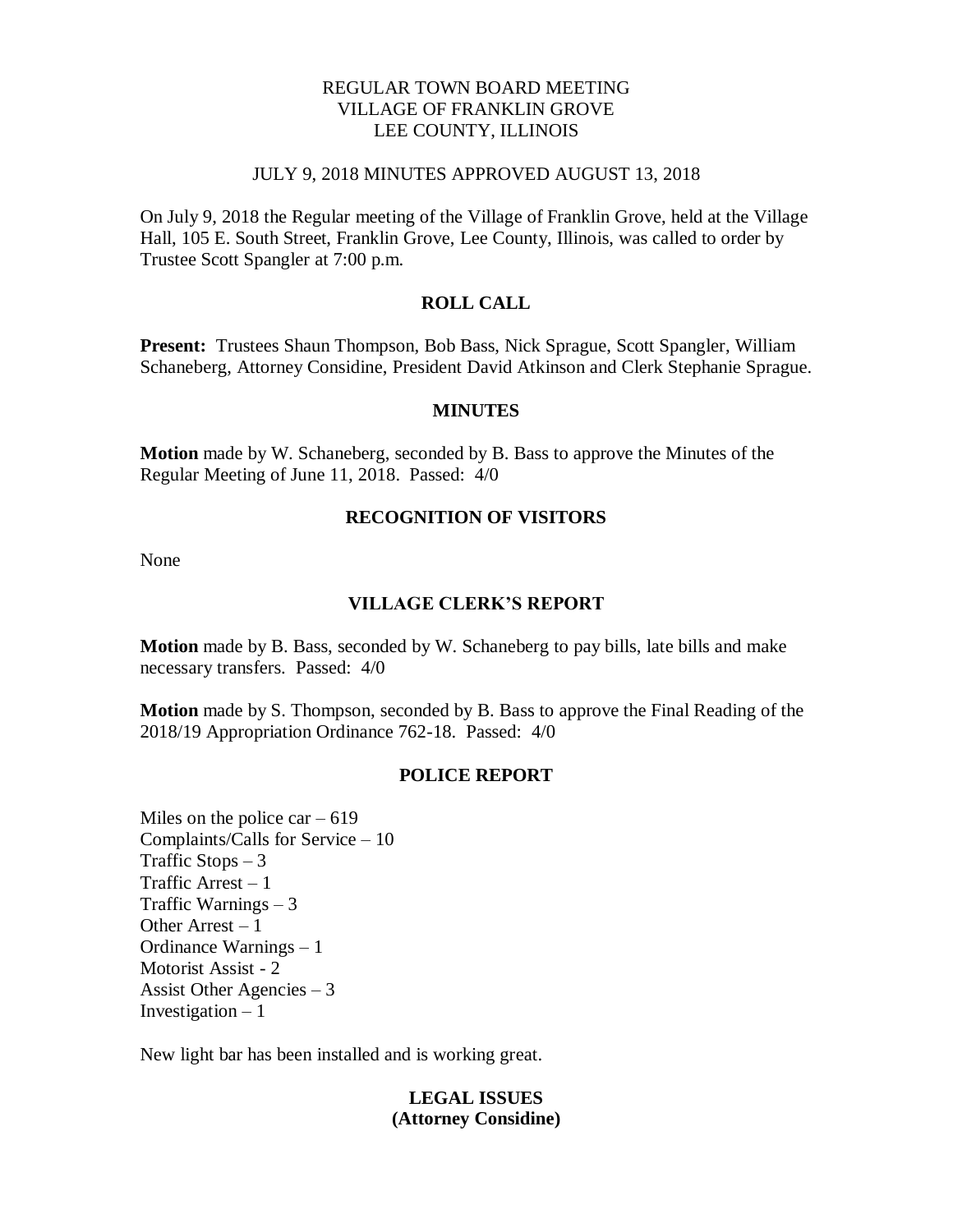Attorney Considine advised the board Suski has been evading for months. They are pursuing other avenues to try to locate him. Soil conservation passed the resolution for the land south of the park. The deed has been sent off and waiting for it to be recorded.

## C**OMMITTEE REPORTS**

### **STREETS & ALLEYS**

(N. Sprague Chairman)

None

# **WATER & SEWER**

(B. Bass Chairman)

Trustee Bass informed the board John Stenzel's boss will be doing the training for Larry to be able to do the testing.

When the meteres were sent off for calibration, the calibration company suggested replacing the affluent meter.

The monthly report from John Stenzel stated Well #1 is down.

Trustee Bass asked when the cross-connection surveys are due back. Clerk Sprague said another copy of the survey will be sent out with the water bills by July  $20<sup>th</sup>$  to all the people that have not yet returned the surveys.

None

## **COMMUNITY DEVELOPMENT**

#### **PROPERTIES**

(W. Schaneberg Chairman)

Trustee Schaneberg said he is waiting for the ground to dry up to get the trees at the park down. Trustee Sprague said they are on the list along with the other village trees that will be going out for bid.

Trustee Schaneberg stated they have located a motor for the street sweeper. He is waiting to hear back from Ashton to see if they are interested in the 50/50 split, we would pay for motor and repairs, then anything else going forward would be 50/50.

### **FINANCE AND INSURANCE COMMITTEE**

(S. Thompson Chairman)

Trustee Thompson stated he talked to Larry June and there is a pump that needs fixed, it is beyond repair so he is checking with the insurance to see if it is covered. He will get with Larry and go from there.

### **TOURISM**

(S. Spangler Chairman)

Trustee Spangler informed the board the Harvest Fest should be a good show this year. Roxy is getting a good response for the parade, it is easy to enter, there are decorated bicycle entries, horses, it would be nice to get different organizations to get some floats.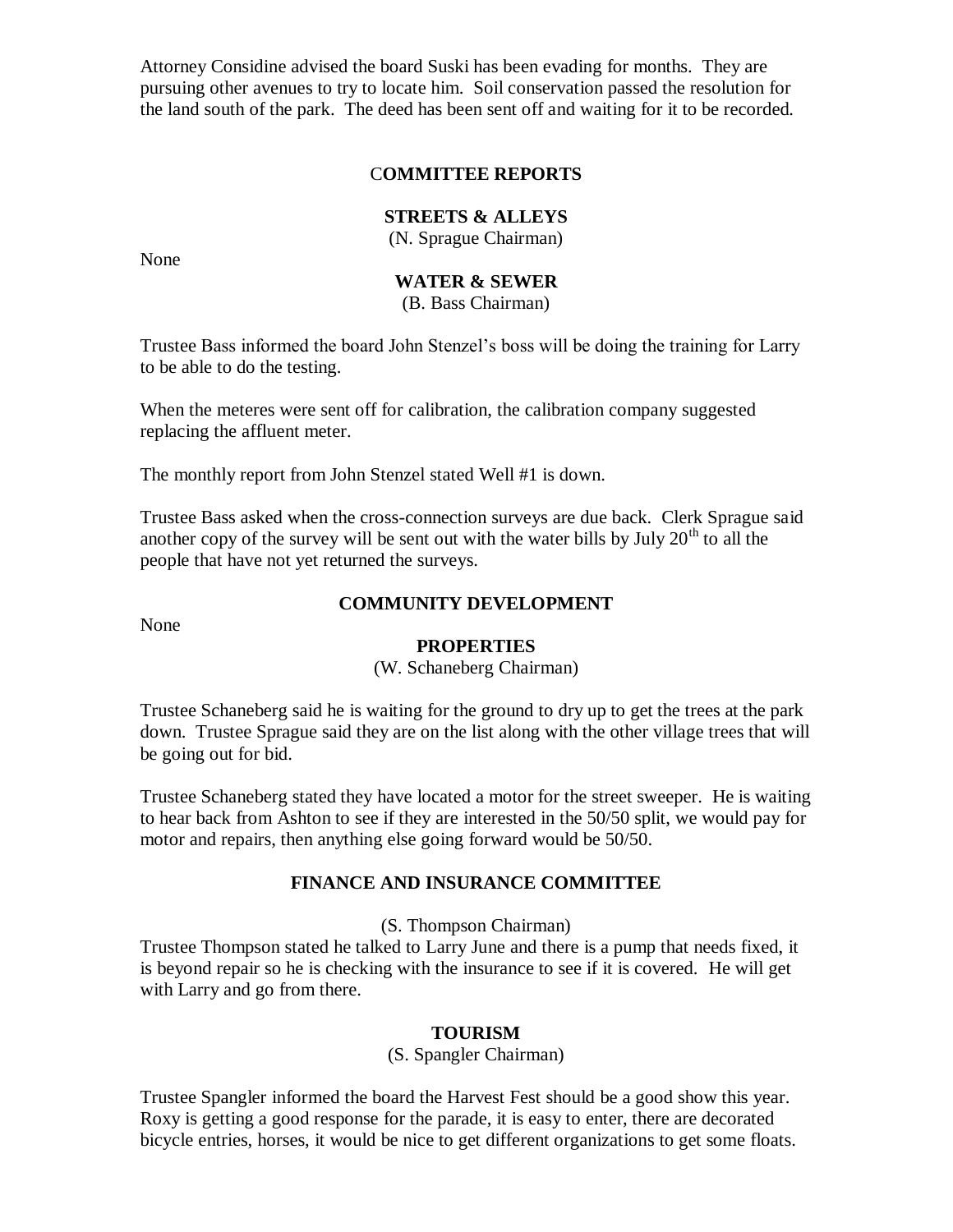There will be good food; Lutheran Church having sandwiches, Friday smoked pork dinner, Saturday pork chops, Sunday pulled pork.

Trustee Spangler said he had a meeting on Saturday with some entertainment radio people from Chicago his son has been in contact with to have a big concert going at Chaplain Creek, outdoor event, something all organizations can be involved in.

Trustee Spangler said he is also working on getting Franklin Grove added for bicycling, Oregon has a really good program so trying to model after that. Need to set up routes, including state parks.

Trustee Spangler said Lynn is now back at the Lincoln Building after being sick for quite some time. It is great to have her back because there are around 3,000 visitors that come thru. He said he is unsure when the Lincoln Highway sign will be complete.

## **HISTORIC PRESERVATION/EARLY WARNING**

(S. Spangler Chairman)

None

## **OTHER**

\*Note President David Atkinson arrived at 7:25pm

Marilyn Spangler stated the Summer Park Program begins July 10<sup>th</sup>, Patricia Page and Deanne Aldridge have been hired, they are first aid and CPR certified.

Park board will be meeting will be delayed until the following week on July  $18<sup>th</sup>$ .

She stated the Women's Club floor needs repaired, the Lions Club shelter floor needs repaired, the fence around the tennis court needs to be removed, they need to label concession trailer and porta pot as park property, the closet at the shelter needs partitioned with a locking door.

Trustee Schaneberg stated there are no footings under the shelter, it will need to be lifted up and moved and have a new pad laid.

President Atkinson said to get pricing for the slab and doors for the shelter.

Trustee Spangler stated there will be a bags tournament on the tennis courts during the Harvest Fest.

# **GENERAL ISSUES**

**Motion** made by W. Schaneberg, seconded by S. Thompson to spend \$4,000 for repair of the Ashton street sweeper with the understanding it will be used by both communities. Passed: 5/0

President Atkinson asked Trustee Sprague to check with Appelquist and Paul to see about getting in front of Risdon's fixed with a cold patch and chip seal coat on top.

**Motion** made by S. Thompson for allotting up to \$5,000 to FG Fundraisers to install playground equipment they purchased, payable upon receipt. Motion dies for lack of second. Trustee Sprague and Trustee Bass abstained from voting due to conflict of interest.